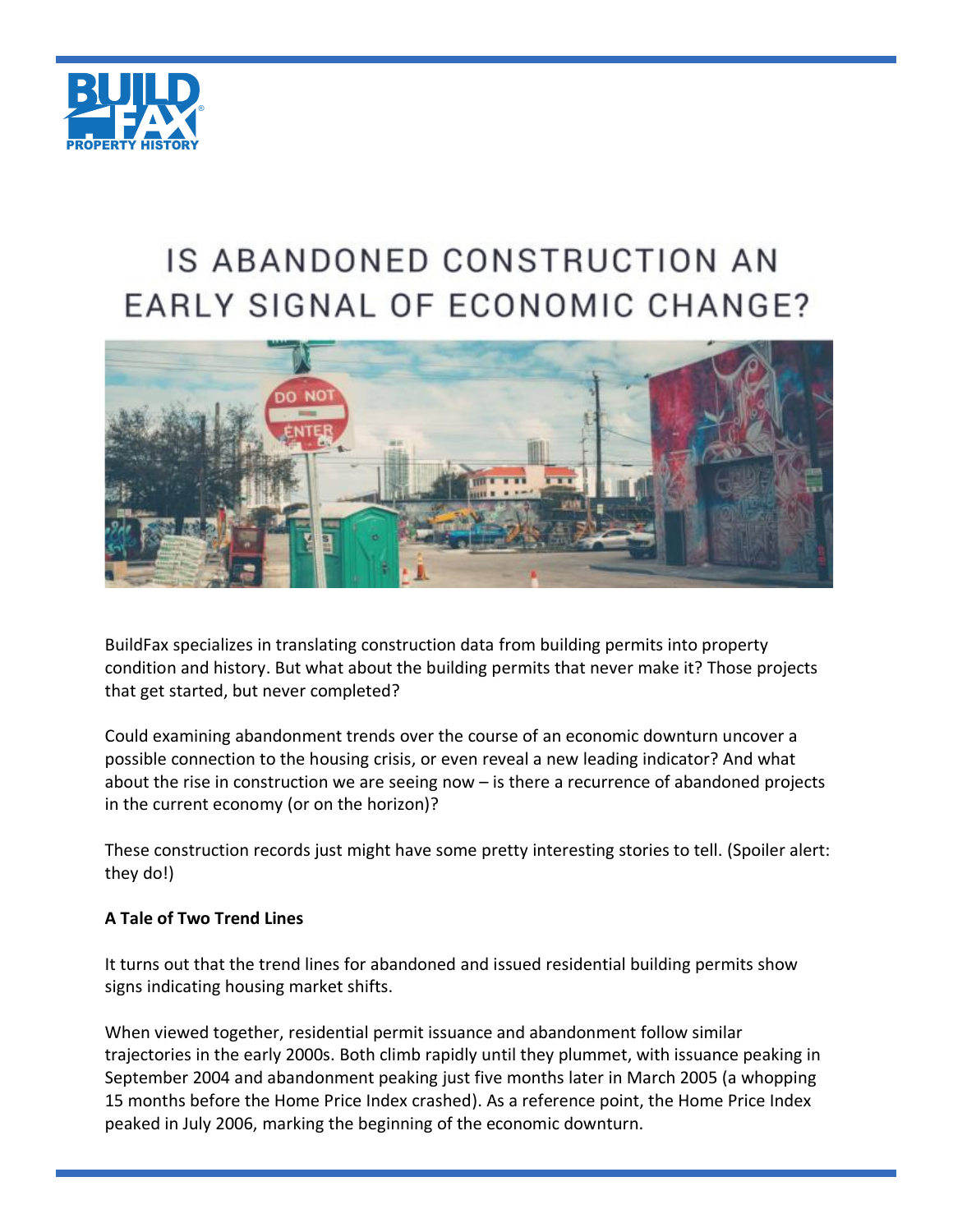



Residential Issued Permits Vs. Abandoned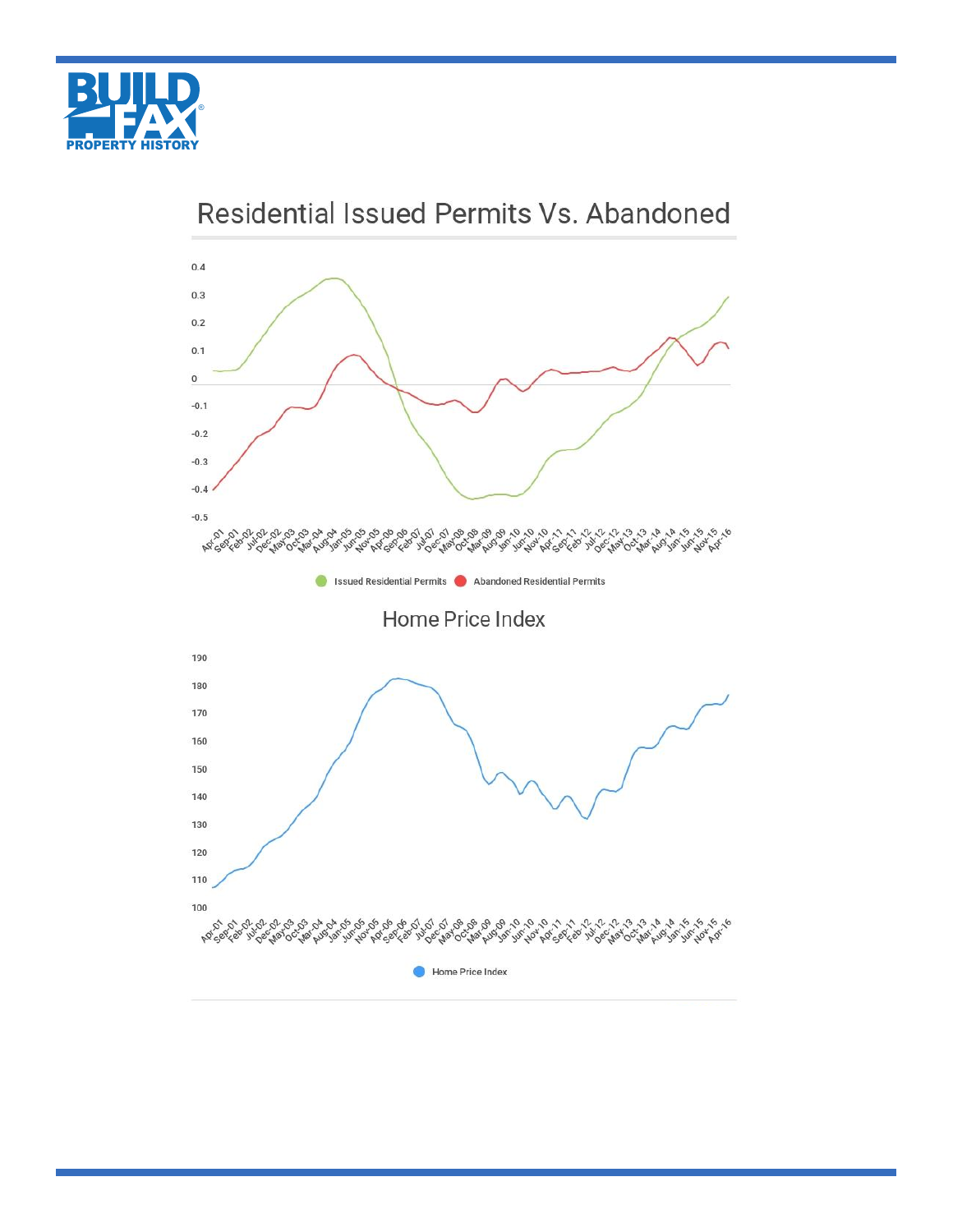

Considering the events of 2004 and 2005 (changes in financial regulations, excessive borrowing, and swelling consumer indebtedness), it makes sense that people may have bitten off more than they could chew with construction projects. Perhaps many factors formed a perfect storm that left too many investors unable to complete their projects, and forced them to abandon ship.

Combined with a rapid rise in project abandonment, the sharp swing between construction starts appears to indicate an unstable pattern of growth. The pattern hasn't appeared again beyond the economic crisis, which may signal a more sustainable outlook. In fact, such a slow increase of project abandonment during the last 10 years may be a good sign for our economic future.

"The abandoned permits z-score we're showing is computed using the full 15 year time period," said Zach Wade, Data Scientist at BuildFax. "Abandonment activity in 2007, for example, is comparable to that in 2015. Post-crisis abandoned permit levels never returned to pre-crisis lows, yet the abandonment trend appears more stable over time even as house prices break above the 2007 pre-crisis peak. Perhaps these conditions characterize more sustainable housing market price growth."

Abandoned residential construction projects have significant impact on the industries that serve the residential market.

- **Insurance Carriers**: Carriers should keep an eye on residential construction abandonment, especially as it relates to the properties on their book of business. Is it worth flagging properties that have had abandoned construction projects for possible review?
- **Building Product Manufacturers**: How might abandoned permits affect construction material sales and forecasting? Should a high frequency of abandoned construction projects in a certain area raise a red flag for manufacturers?
- **Equity Traders**: Might these trends reveal an untapped resource for trading signals?

## **More Smooth Sailing Ahead for Commercial Real Estate Sectors**

With compelling findings for residential issuance and abandonment, commercial real estate could reveal some insights as well.

This study looked at three sectors: lodging-resort, healthcare, and retail for this study, and, interestingly, construction activity within these three sectors takes on distinct trends.

Retail permit issuance and abandonment were the most volatile over the 15-year period, which may indicate greater churn than in the lodging-resort and healthcare industries. This is in line with the skyrocketing growth of online shopping over the last decade, which has disrupted sales at brick-and-mortar stores.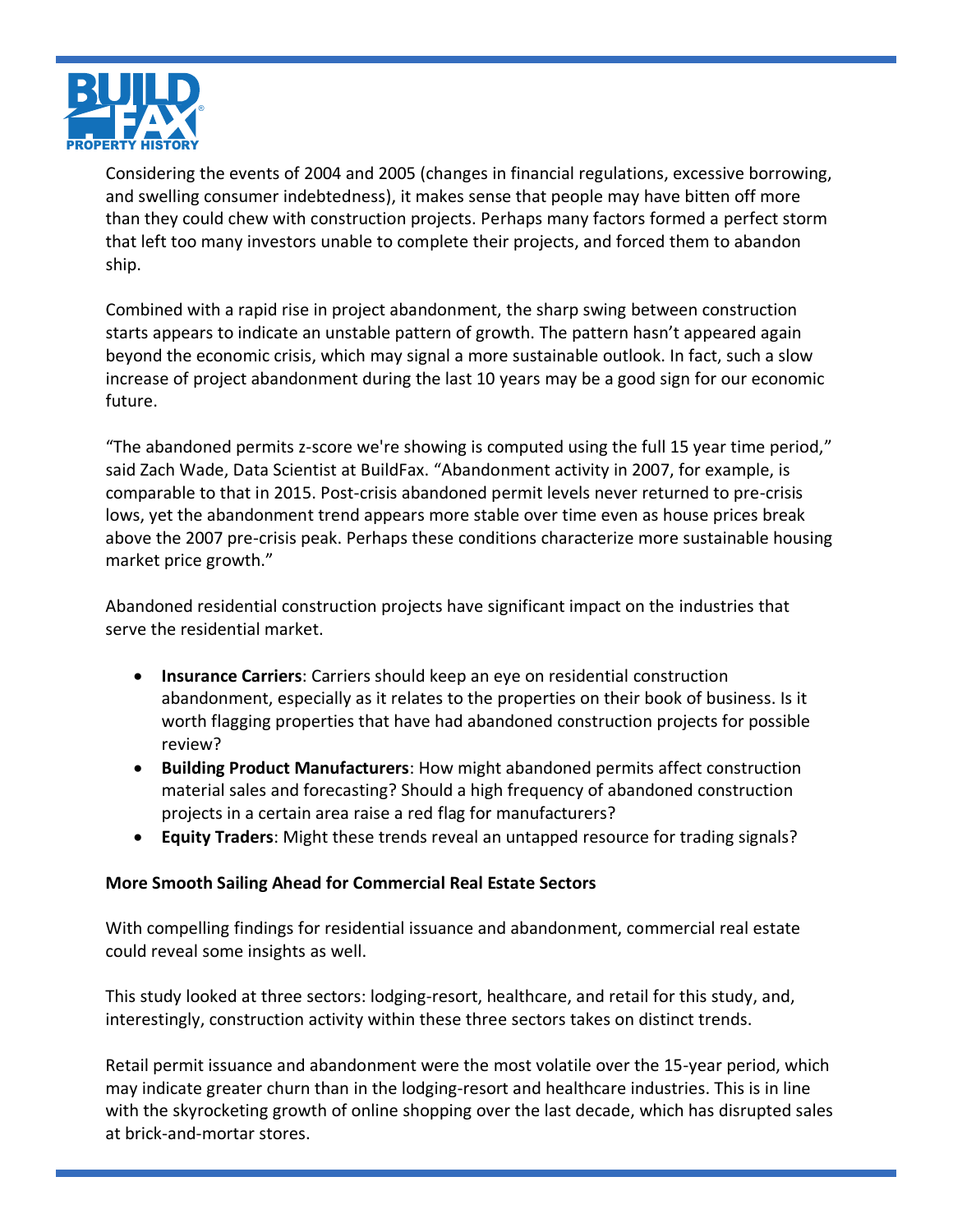

The smoother trends of lodging-resort and healthcare also make sense. Overall, the economy overall has been on an upswing: people are still vacationing in those resorts.

They're still getting sick too. Of the three sectors, healthcare is (understandably) most immune from macroeconomic business cycles.

Overall, abandonment is down and issuance is up for each sector over the full time-period. As expected, permit activity mimics trends in the larger economy, showing clear fluctuations during times of crisis and recovery, and long-horizon trends consistent with a growing economy.

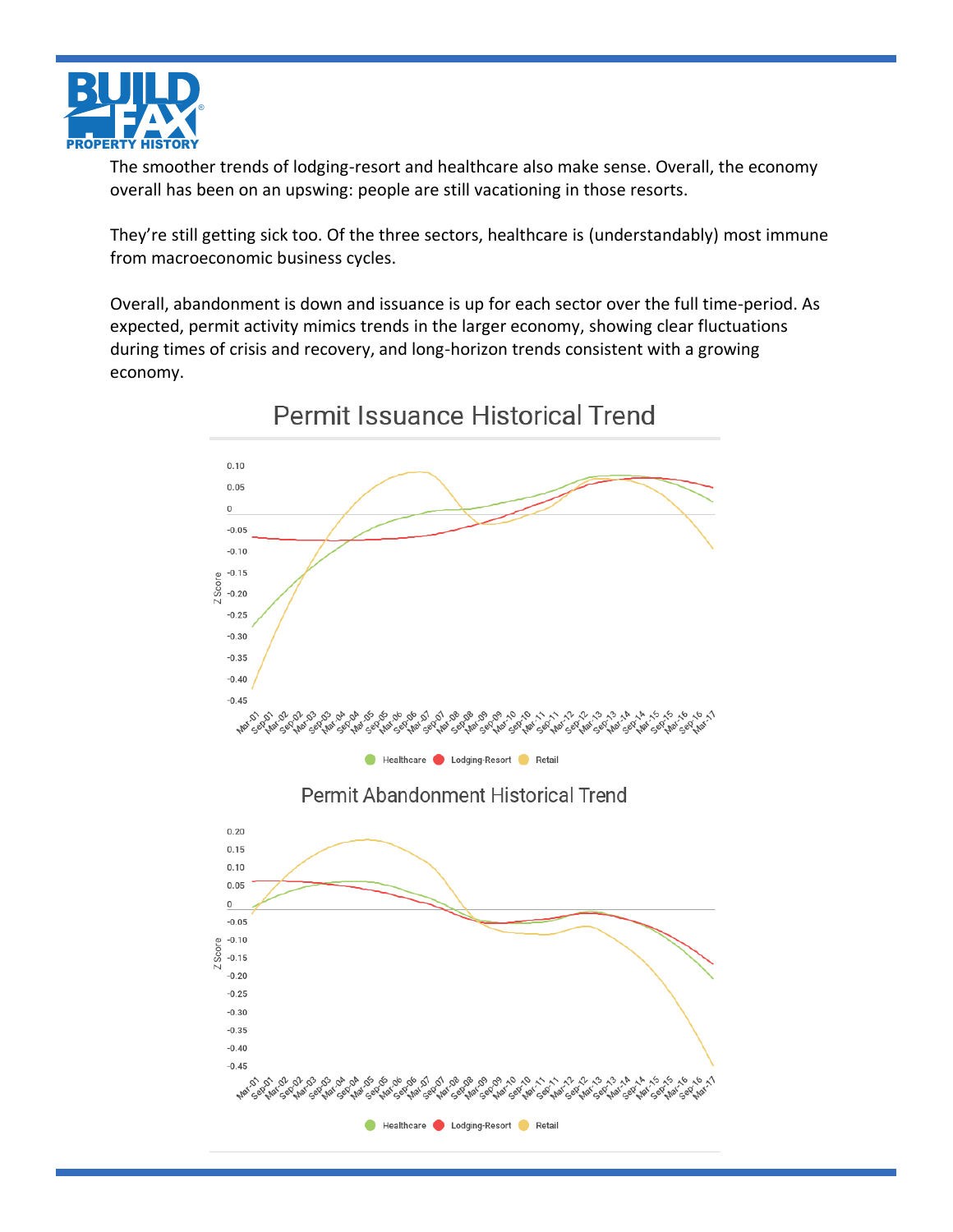

In a nutshell, permit issuance and abandonment tell a positive story about the economy: homeowners and investors are remodeling and building more than ever, while abandoning projects at a lower rate.

Those same homeowners are visiting healthcare facilities that have also seen more construction activity and less abandonment. They're still vacationing too, supporting the lodging-resort sector that shows a similar growth outlook.

But retail looks a bit different. Before heading to the resort, those homeowners are heading *online* to buy their swimsuits, luggage, and floppy hats.

## **Key Takeaways**

- **A Leading Indicator**: Substantial evidence shows permit abandonment relative to issuance as a leading indicator of economic change. Unlike the troubling trends prior to the economic downturn, the last decade shows signs of more sustainable growth.
- **Economic Outlook**: Currently, there's no sharp rise in residential abandoned projects, which suggests a positive economic outlook.
	- o **Insurance Carriers**: Carriers should keep abandonment on their radar, especially as it relates to properties on their book of business. Could abandoned permits be used to flag properties for review? For claims, are carriers checking for abandoned permits to make sure work is completed properly?
	- o **Building Product Manufacturers**: How might abandoned permits affect construction material sales and forecasting? Should a high frequency of abandoned construction projects in a certain area raise a red flag for manufacturers?
	- o **Equity Traders**: Might these trends reveal an untapped resource for trading signals?
- **Commercial Sector Mimics Trends of Economy**: For lodging-resort, healthcare, and retail commercial sectors, the overall trend is up for permit issuance down for abandonment. Long-horizon trends are consistent with a growing economy.
- **Retail Is Volatile**: Of the commercial sectors examined, retail projects were most sensitive to macroeconomic business cycles. Healthcare appeared to be the most immune from business cycle swings.
	- o **Insurance Carriers**: For commercial properties, could looking at abandonment by sector reveal pockets of risk? Could it be used as an underwriting variable? Might these trends uncover fruitful targets for marketing?